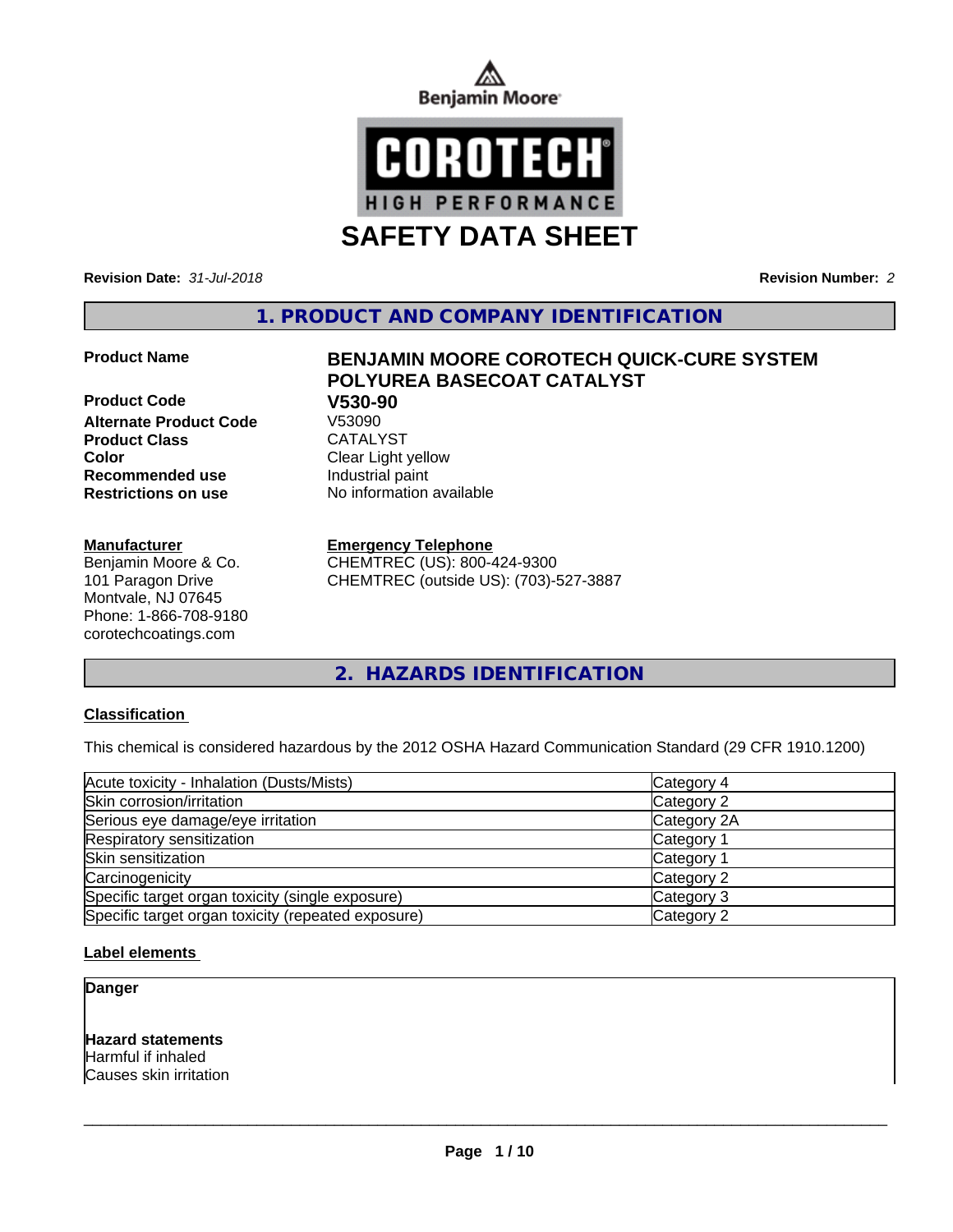# V530-90 - **BENJAMIN MOORE COROTECH**<br>QUICK-CURE SYSTEM POLYUREA BASECOAT<br>CATALYST **QUICK-CURE SYSTEM POLYUREA BASECOAT CATALYST**

Causes serious eye irritation May cause allergy or asthma symptoms or breathing difficulties if inhaled May cause an allergic skin reaction Suspected of causing cancer May cause respiratory irritation May cause damage to organs through prolonged or repeated exposure



# **Precautionary Statements - Prevention**

Obtain special instructions before use

Do not handle until all safety precautions have been read and understood

Use personal protective equipment as required

Use only outdoors or in a well-ventilated area

Wash face, hands and any exposed skin thoroughly after handling

In case of inadequate ventilation wear respiratory protection

Contaminated work clothing should not be allowed out of the workplace

Do not breathe dust/fume/gas/mist/vapors/spray

Wear protective gloves/protective clothing/eye protection/face protection

## **Precautionary Statements - Response**

IF exposed or concerned: Get medical advice/attention

## **Eyes**

IF IN EYES: Rinse cautiously with water for several minutes. Remove contact lenses, if present and easy to do. Continue rinsing

If eye irritation persists: Get medical advice/attention

**Skin**

IF ON SKIN: Wash with plenty of soap and water

Take off contaminated clothing and wash before reuse

If skin irritation or rash occurs: Get medical advice/attention

## **Inhalation**

IF INHALED: Remove victim to fresh air and keep at rest in a position comfortable for breathing If experiencing respiratory symptoms: Call a POISON CENTER or doctor/physician

## **Precautionary Statements - Storage**

Store locked up Store in a well-ventilated place. Keep container tightly closed

#### **Precautionary Statements - Disposal**

Dispose of contents/container to an approved waste disposal plant

#### **Hazards not otherwise classified (HNOC)**

Not applicable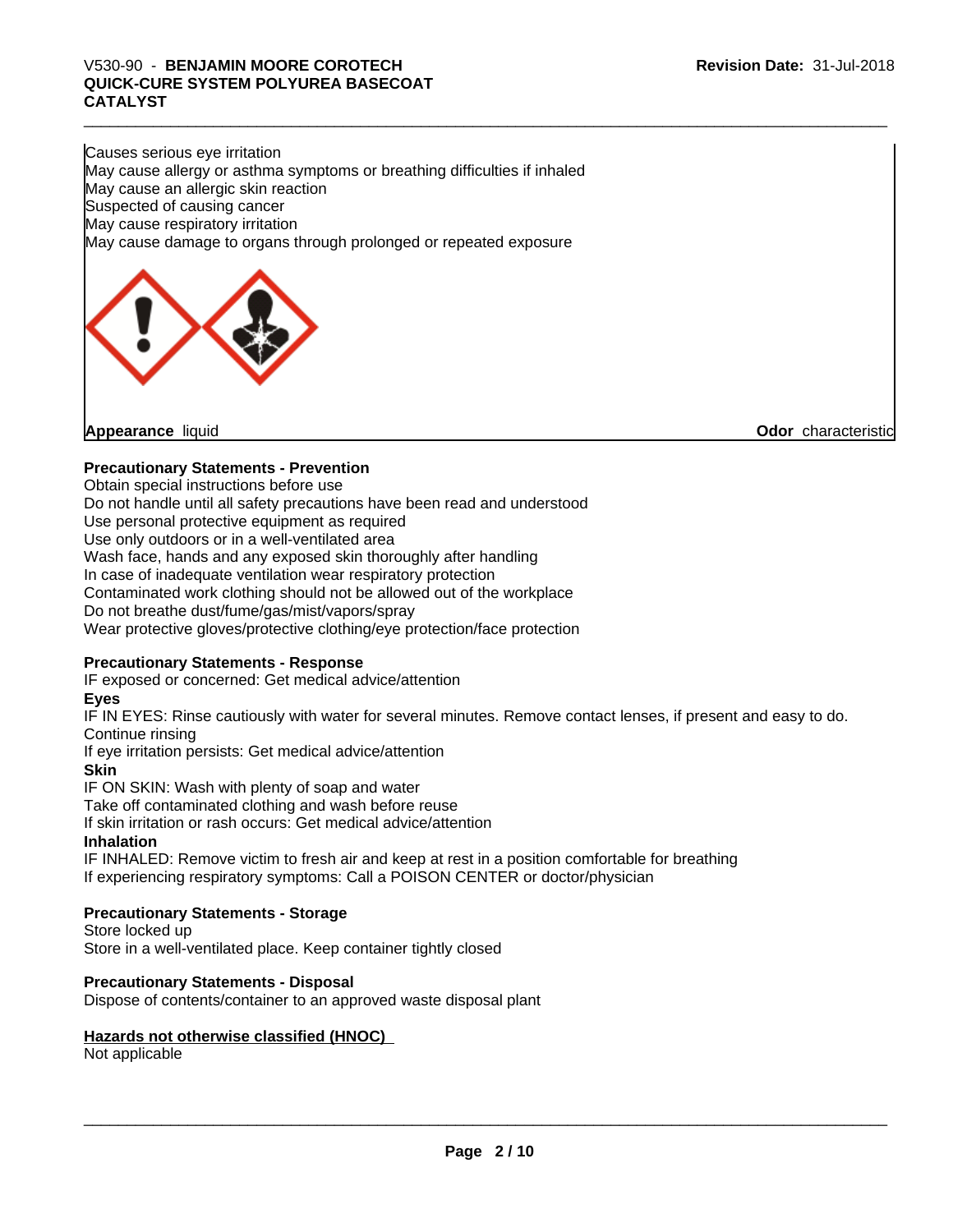## **Other information**

No information available

## **Other hazards**

 **IMPORTANT:** Designed to be mixed with other components. Mixture will have hazards of all components. Before opening packages, read all warning labels. Follow all precautions.

# **3. COMPOSITION INFORMATION ON COMPONENTS**

| <b>Chemical name</b>                          | CAS No.     | Weight-% |
|-----------------------------------------------|-------------|----------|
| 4,4-Diphenylmethane Diisocyanate              | 101-68-8    | 45       |
| 1,2-Propanediol, 1,3-butanediol, tripropylene | 150449-03-9 | 45       |
| glycol, diphenylmethane diisocyanate polymer  |             |          |
| Isocyanic acid, polymethylene polyphenylene   | 9016-87-9   | 15       |
| ester                                         |             |          |
| Benzene,                                      | 5873-54-1   | 10       |
| 1-isocyanato-2-[(4-isocyanatophenyl)methyl]-  |             |          |

|                                                  | 4. FIRST AID MEASURES                                                                                                                                                                                                               |
|--------------------------------------------------|-------------------------------------------------------------------------------------------------------------------------------------------------------------------------------------------------------------------------------------|
| <b>General Advice</b>                            | No hazards which require special first aid measures.                                                                                                                                                                                |
| <b>Eye Contact</b>                               | Rinse thoroughly with plenty of water for at least 15 minutes and consult a<br>physician.                                                                                                                                           |
| <b>Skin Contact</b>                              | Wash off immediately with soap and plenty of water while removing all<br>contaminated clothes and shoes. If skin irritation persists, call a physician. Wash<br>clothing before reuse. Destroy contaminated articles such as shoes. |
| <b>Inhalation</b>                                | Move to fresh air. If symptoms persist, call a physician.                                                                                                                                                                           |
| Ingestion                                        | Clean mouth with water and afterwards drink plenty of water. Consult a physician<br>if necessary.                                                                                                                                   |
| <b>Most Important</b><br><b>Symptoms/Effects</b> | May cause allergy or asthma symptoms or breathing difficulties if inhaled. May<br>cause allergic skin reaction.                                                                                                                     |
| <b>Notes To Physician</b>                        | Treat symptomatically.                                                                                                                                                                                                              |
|                                                  | 5. FIRE-FIGHTING MEASURES                                                                                                                                                                                                           |
|                                                  | and the company of the company of the company of the company of the company of the company of the company of the company of the company of the company of the company of the company of the company of the company of the comp      |

| <b>Suitable Extinguishing Media</b>                                    | Use extinguishing measures that are appropriate to local<br>circumstances and the surrounding environment.                                   |
|------------------------------------------------------------------------|----------------------------------------------------------------------------------------------------------------------------------------------|
| <b>Protective Equipment And Precautions For</b><br><b>Firefighters</b> | As in any fire, wear self-contained breathing apparatus<br>pressure-demand, MSHA/NIOSH (approved or equivalent)<br>and full protective gear. |
| <b>Specific Hazards Arising From The Chemical</b>                      | Closed containers may rupture if exposed to fire or<br>extreme heat.                                                                         |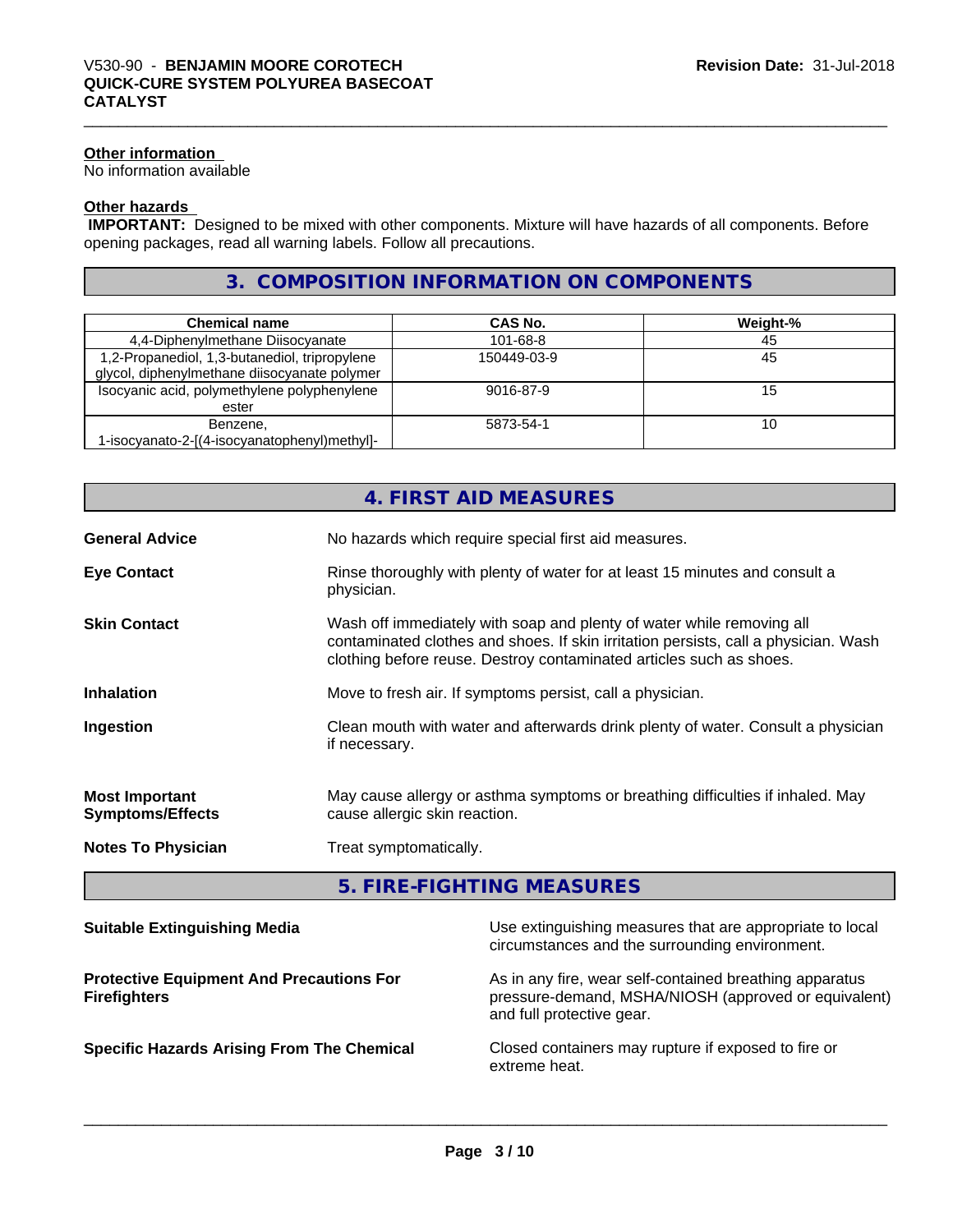| No                                                      |
|---------------------------------------------------------|
| No                                                      |
| 212.0<br>100.0<br><b>PMCC</b>                           |
|                                                         |
| Not applicable<br>Not applicable                        |
| <b>Instability: 1</b><br><b>Special: Not Applicable</b> |
|                                                         |

# **NFPA Legend**

- 0 Not Hazardous
- 1 Slightly
- 2 Moderate
- 3 High
- 4 Severe

*The ratings assigned are only suggested ratings, the contractor/employer has ultimate responsibilities for NFPA ratings where this system is used.*

*Additional information regarding the NFPA rating system is available from the National Fire Protection Agency (NFPA) at www.nfpa.org.*

# **6. ACCIDENTAL RELEASE MEASURES**

| <b>Personal Precautions</b>                                                                                                            | Avoid contact with skin, eyes and clothing. Ensure adequate ventilation.                                                                                                         |  |
|----------------------------------------------------------------------------------------------------------------------------------------|----------------------------------------------------------------------------------------------------------------------------------------------------------------------------------|--|
| <b>Other Information</b>                                                                                                               | Prevent further leakage or spillage if safe to do so.                                                                                                                            |  |
| <b>Environmental precautions</b>                                                                                                       | See Section 12 for additional Ecological Information.                                                                                                                            |  |
| Soak up with inert absorbent material. Sweep up and shovel into suitable<br><b>Methods for Cleaning Up</b><br>containers for disposal. |                                                                                                                                                                                  |  |
|                                                                                                                                        | 7. HANDLING AND STORAGE                                                                                                                                                          |  |
| <b>Handling</b>                                                                                                                        | Avoid contact with skin, eyes and clothing. Avoid breathing vapors, spray mists or<br>sanding dust. In case of insufficient ventilation, wear suitable respiratory<br>equipment. |  |
| <b>Storage</b>                                                                                                                         | Keep container tightly closed. Keep out of the reach of children.                                                                                                                |  |
| <b>Incompatible Materials</b>                                                                                                          | No information available                                                                                                                                                         |  |
|                                                                                                                                        |                                                                                                                                                                                  |  |

# **8. EXPOSURE CONTROLS/PERSONAL PROTECTION**

**Exposure Limits**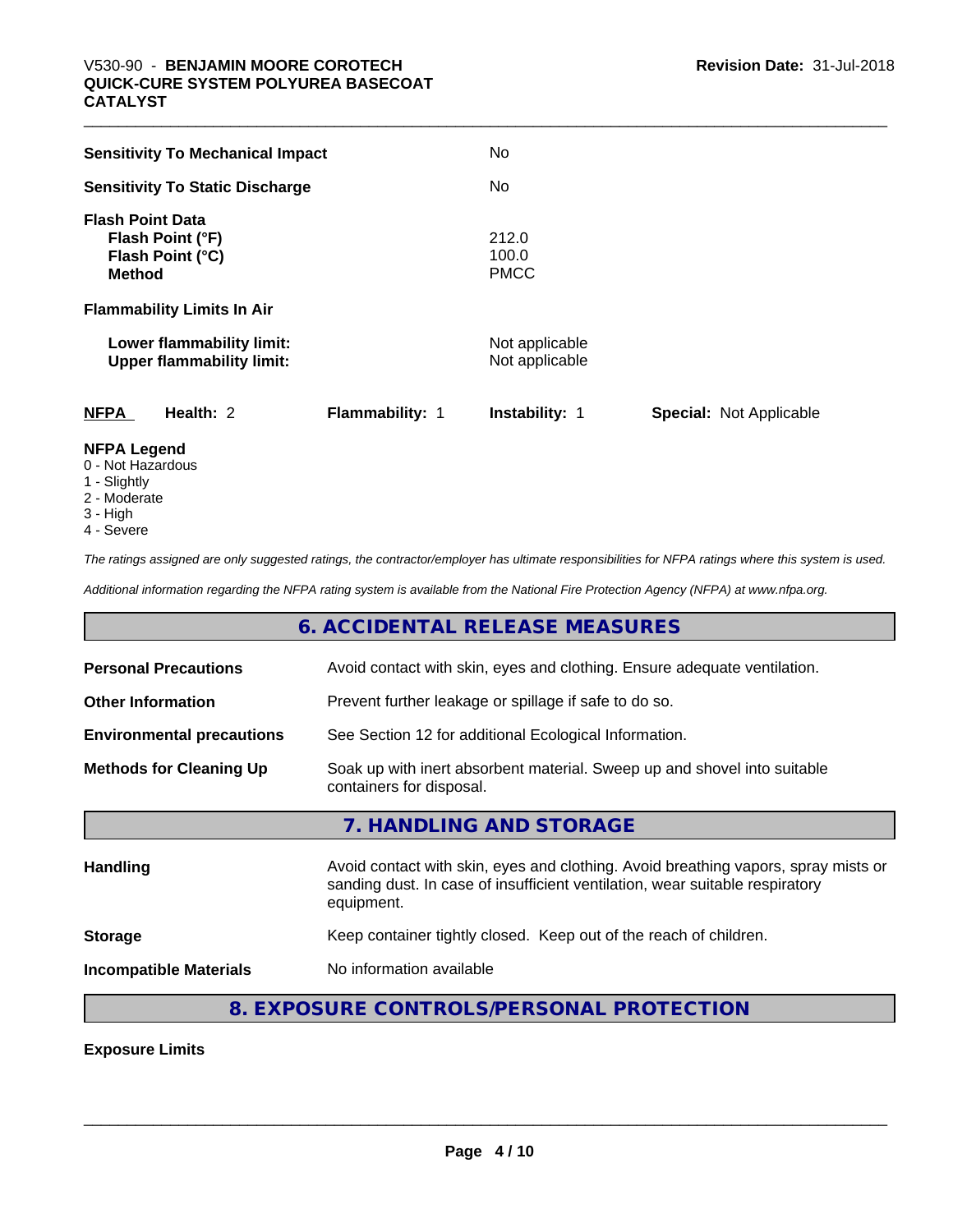# V530-90 - **BENJAMIN MOORE COROTECH**<br>QUICK-CURE SYSTEM POLYUREA BASECOAT<br>CATALYST **QUICK-CURE SYSTEM POLYUREA BASECOAT CATALYST**

| <b>Chemical name</b>             | ACGIH TLV       | <b>OSHA PEL</b>                     |
|----------------------------------|-----------------|-------------------------------------|
| 4,4-Diphenylmethane Diisocyanate | 0.005 ppm - TWA | 0.02 ppm - Ceiling                  |
|                                  |                 | Ceiling<br>$0.2 \text{ mg/m}^3$ - 0 |

#### **Legend**

ACGIH - American Conference of Governmental Industrial Hygienists Exposure Limits OSHA - Occupational Safety & Health Administration Exposure Limits N/E - Not Established

| <b>Engineering Measures</b> | Ensure adequate ventilation, especially in confined areas. |
|-----------------------------|------------------------------------------------------------|
|                             |                                                            |

#### **Personal Protective Equipment**

| <b>Eye/Face Protection</b>                              | Safety glasses with side-shields.                                                                                      |
|---------------------------------------------------------|------------------------------------------------------------------------------------------------------------------------|
| <b>Skin Protection</b><br><b>Respiratory Protection</b> | Protective gloves and impervious clothing.<br>In case of insufficient ventilation wear suitable respiratory equipment. |
|                                                         |                                                                                                                        |

**Hygiene Measures** Avoid contact with skin, eyes and clothing. Remove and wash contaminated clothing before re-use. Wash thoroughly after handling.

# **9. PHYSICAL AND CHEMICAL PROPERTIES**

| Appearance                           | liquid                   |
|--------------------------------------|--------------------------|
| Odor                                 | characteristic           |
| <b>Odor Threshold</b>                | No information available |
| Density (Ibs/gal)                    | $10.1 - 10.2$            |
| <b>Specific Gravity</b>              | $1.21 - 1.23$            |
| рH                                   | No information available |
| <b>Viscosity (cps)</b>               | No information available |
| Solubility(ies)                      | No information available |
| <b>Water solubility</b>              | No information available |
| <b>Evaporation Rate</b>              | No information available |
| Vapor pressure @20 °C (kPa)          | No information available |
| Vapor density                        | No information available |
| Wt. % Solids                         | $90 - 100$               |
| Vol. % Solids                        | $90 - 100$               |
| Wt. % Volatiles                      | $0 - 10$                 |
| Vol. % Volatiles                     | $0 - 10$                 |
| <b>VOC Regulatory Limit (g/L)</b>    | < 100                    |
| <b>Boiling Point (°F)</b>            | 572.0                    |
| <b>Boiling Point (°C)</b>            | 300.0                    |
| <b>Freezing Point (°F)</b>           | No information available |
| <b>Freezing Point (°C)</b>           | No information available |
| Flash Point (°F)                     | 212.0                    |
| Flash Point (°C)                     | 100.0                    |
| <b>Method</b>                        | <b>PMCC</b>              |
| Flammability (solid, gas)            | Not applicable           |
| <b>Upper flammability limit:</b>     | Not applicable           |
| Lower flammability limit:            | Not applicable           |
| <b>Autoignition Temperature (°F)</b> | No information available |
| <b>Autoignition Temperature (°C)</b> | No information available |
| Decomposition Temperature (°F)       | No information available |
| Decomposition Temperature (°C)       | No information available |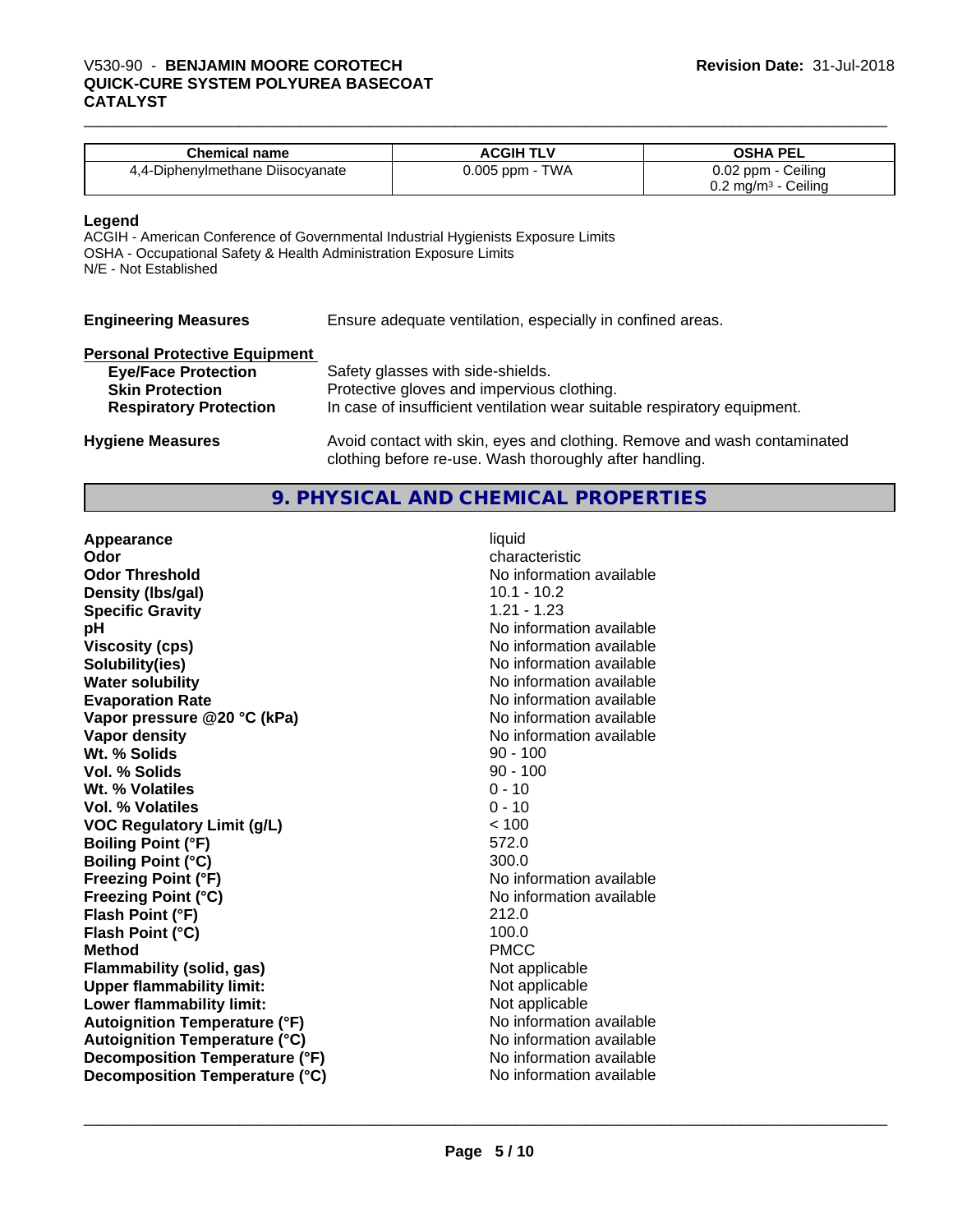## **Partition coefficient** No information available

# **10. STABILITY AND REACTIVITY**

| <b>Reactivity</b>                         | Not Applicable                           |
|-------------------------------------------|------------------------------------------|
| <b>Chemical Stability</b>                 | Stable under normal conditions.          |
| <b>Conditions to avoid</b>                | Prevent from freezing.                   |
| <b>Incompatible Materials</b>             | No materials to be especially mentioned. |
| <b>Hazardous Decomposition Products</b>   | None under normal use.                   |
| <b>Possibility of hazardous reactions</b> | None under normal conditions of use.     |

# **11. TOXICOLOGICAL INFORMATION**

# **Product Information**

# **Information on likely routes of exposure**

**Principal Routes of Exposure** Eye contact, skin contact and inhalation.

**Acute Toxicity** 

**Product Information** No information available

### **Symptoms related to the physical, chemical and toxicological characteristics**

**Symptoms** No information available

## **Delayed and immediate effects as well as chronic effects from short and long-term exposure**

| Eye contact                      | Causes eye irritation.                                                                                          |
|----------------------------------|-----------------------------------------------------------------------------------------------------------------|
| <b>Skin corrosion/irritation</b> | Irritating to skin Prolonged or repeated contact may dry skin and cause irritation                              |
| <b>Skin contact</b>              | Substance may cause slight skin irritation. Prolonged or repeated contact may dry<br>skin and cause irritation. |
| <b>Inhalation</b>                | May cause irritation of respiratory tract.                                                                      |
| Ingestion                        | Ingestion may cause gastrointestinal irritation, nausea, vomiting and diarrhea.                                 |
| <b>Sensitization</b>             | Respiratory sensitizer                                                                                          |
|                                  | May cause allergy or asthma symptoms or breathing difficulties if inhaled                                       |
|                                  | May cause an allergic skin reaction                                                                             |
| <b>Neurological Effects</b>      | No information available.                                                                                       |
| <b>Mutagenic Effects</b>         | No information available.                                                                                       |
| <b>Reproductive Effects</b>      | No information available.                                                                                       |
| <b>Developmental Effects</b>     | No information available.                                                                                       |
| <b>Target organ effects</b>      | No information available.                                                                                       |
| <b>STOT - single exposure</b>    | May cause disorder and damage to the. Respiratory system.                                                       |
| <b>STOT - repeated exposure</b>  | Causes damage to organs through prolonged or repeated exposure if inhaled.                                      |
| Other adverse effects            | No information available.                                                                                       |
| <b>Aspiration Hazard</b>         | No information available                                                                                        |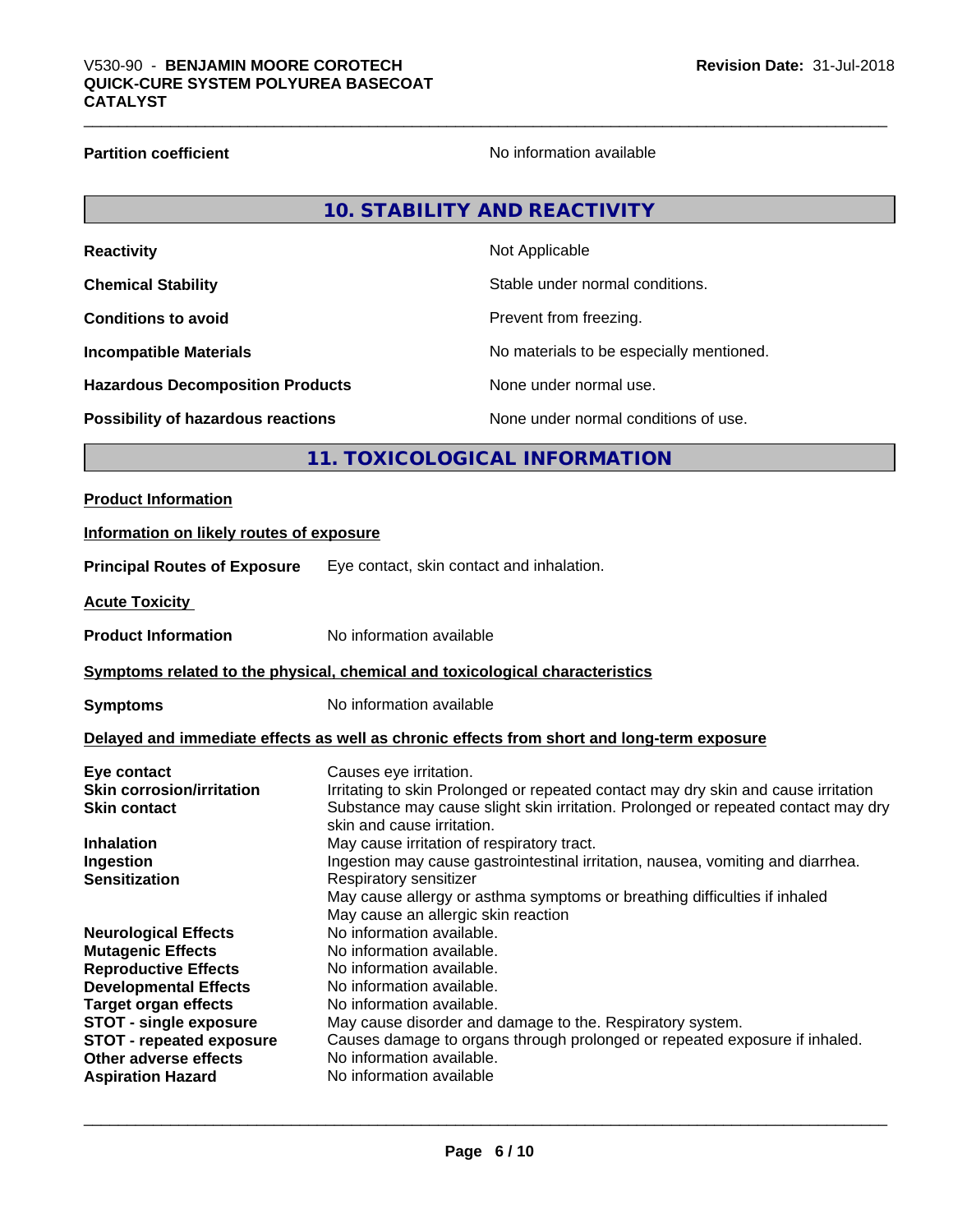#### **Numerical measures of toxicity**

#### **The following values are calculated based on chapter 3.1 of the GHS document**

| ATEmix (oral)                          | 21677 mg/kg |
|----------------------------------------|-------------|
| <b>ATEmix (dermal)</b>                 | 72380 mg/kg |
| ATEmix (inhalation-dust/mist) 1.2 mg/L |             |

#### **Carcinogenicity**

*There are no known carcinogenic chemicals in this product above reportable levels.*

**12. ECOLOGICAL INFORMATION**

# **Ecotoxicity Effects**

The environmental impact of this product has not been fully investigated.

#### **Product Information**

#### **Acute Toxicity to Fish**

No information available

#### **Acute Toxicity to Aquatic Invertebrates**

No information available

#### **Acute Toxicity to Aquatic Plants**

No information available

#### **Persistence / Degradability**

No information available.

#### **Bioaccumulation**

No information available.

# **Mobility in Environmental Media**

No information available.

#### **Ozone**

No information available

#### **Component Information**

#### **Acute Toxicity to Fish**

No information available

# **Acute Toxicity to Aquatic Invertebrates**

No information available

#### **Acute Toxicity to Aquatic Plants**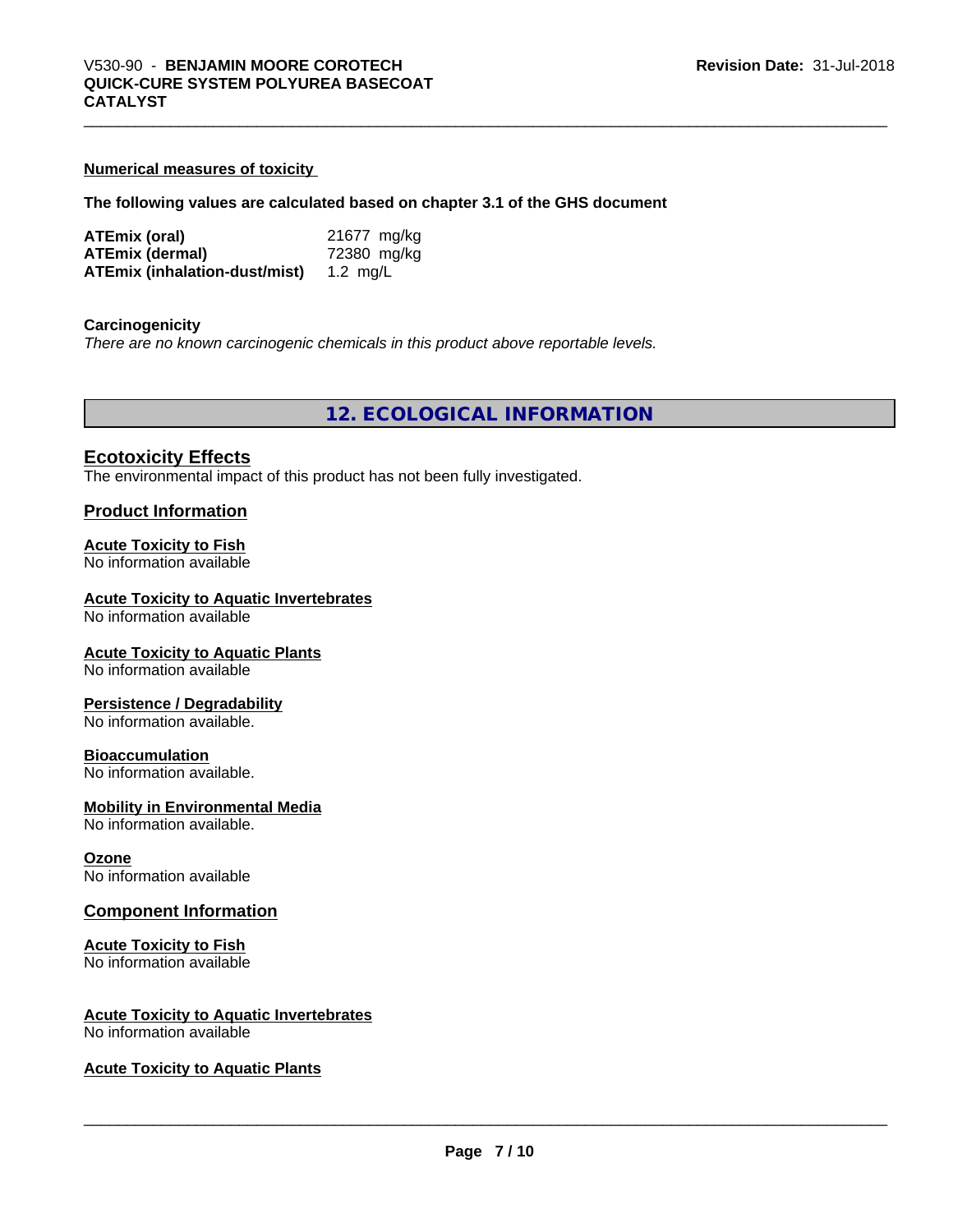## No information available

|                              | 13. DISPOSAL CONSIDERATIONS                                                                                                                                                                                               |
|------------------------------|---------------------------------------------------------------------------------------------------------------------------------------------------------------------------------------------------------------------------|
| <b>Waste Disposal Method</b> | Dispose of in accordance with federal, state, and local regulations. Local<br>requirements may vary, consult your sanitation department or state-designated<br>environmental protection agency for more disposal options. |
|                              | 14. TRANSPORT INFORMATION                                                                                                                                                                                                 |
| <b>DOT</b>                   | Not regulated                                                                                                                                                                                                             |
| <b>ICAO / IATA</b>           | Not regulated                                                                                                                                                                                                             |
| <b>IMDG / IMO</b>            | Not regulated                                                                                                                                                                                                             |
|                              | <b>15. REGULATORY INFORMATION</b>                                                                                                                                                                                         |

# **International Inventories**

| <b>TSCA: United States</b> | Yes - All components are listed or exempt. |
|----------------------------|--------------------------------------------|
| <b>DSL: Canada</b>         | No - Not all of the components are listed. |
|                            | One or more component is listed on NDSL.   |

# **Federal Regulations**

## **SARA 311/312 hazardous categorization**

| Acute health hazard               | Yes |
|-----------------------------------|-----|
| Chronic Health Hazard             | Yes |
| Fire hazard                       | N٥  |
| Sudden release of pressure hazard | Nο  |
| Reactive Hazard                   | Nο  |

#### **SARA 313**

Section 313 of Title III of the Superfund Amendments and Reauthorization Act of 1986 (SARA). This product contains a chemical or chemicals which are subject to the reporting requirements of the Act and Title 40 of the Code of Federal Regulations, Part 372:

| <b>Chemical name</b>                                 | CAS No.   | Weight-% | <b>CERCLA/SARA 313</b><br>(de minimis concentration) |
|------------------------------------------------------|-----------|----------|------------------------------------------------------|
| 4,4-Diphenylmethane Diisocyanate                     | 101-68-8  | 45       | 1.0                                                  |
| Isocyanic acid, polymethylene<br>polyphenylene ester | 9016-87-9 | 15       | 1.0                                                  |
| Benzene.                                             | 5873-54-1 | 10       | 1.0                                                  |
| 1-isocyanato-2-[(4-isocyanatophenyl)m<br>ethyl]-     |           |          |                                                      |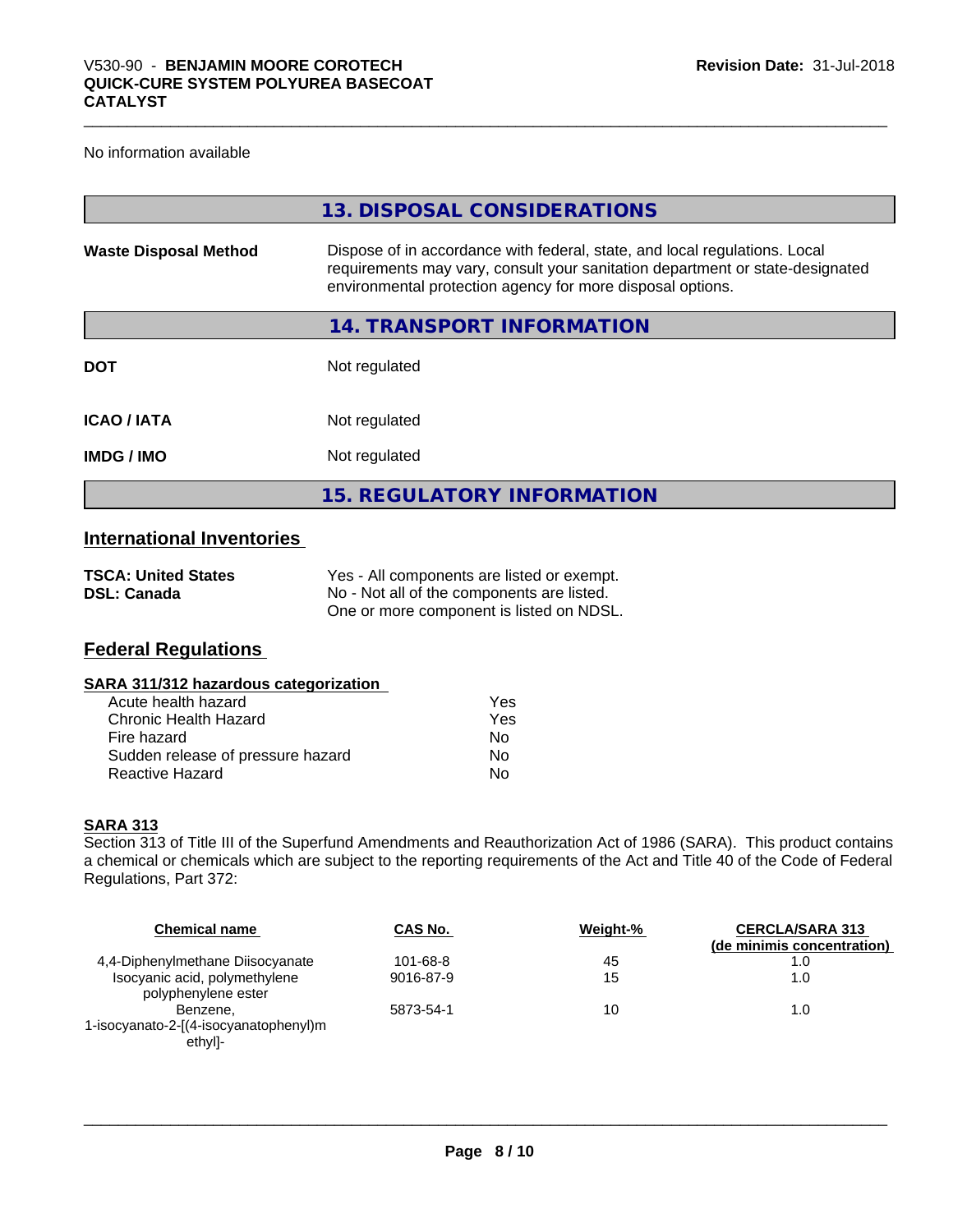## **Clean Air Act,Section 112 Hazardous Air Pollutants (HAPs) (see 40 CFR 61)**

This product contains the following HAPs:

| <b>Chemical name</b>             | CAS No.  | Weight-% | <b>Hazardous Air Pollutant</b> |
|----------------------------------|----------|----------|--------------------------------|
|                                  |          |          | (HAP)                          |
| 4,4-Diphenylmethane Diisocyanate | 101-68-8 | 45       | Listed                         |

## **US State Regulations**

#### **California Proposition 65**

**AN** WARNING: Cancer and Reproductive Harm– www.P65warnings.ca.gov

#### **State Right-to-Know**

| <b>Chemical name</b>                                 | <b>Massachusetts</b> | <b>New Jersey</b> | <b>Pennsylvania</b> |
|------------------------------------------------------|----------------------|-------------------|---------------------|
| 4,4-Diphenylmethane Diisocyanate                     |                      |                   |                     |
| Isocyanic acid, polymethylene<br>polyphenylene ester |                      |                   |                     |
| Benzene,                                             |                      |                   |                     |
| 1-isocyanato-2-[(4-isocyanatophenyl)                 |                      |                   |                     |
| methyl]-                                             |                      |                   |                     |

#### **Legend**

X - Listed

# **16. OTHER INFORMATION**

**HMIS** - **Health:** 2\* **Flammability:** 1 **Reactivity:** 1 **PPE:** -

| HMIS | Health: |
|------|---------|
|      |         |

# **HMIS Legend**

- 0 Minimal Hazard
- 1 Slight Hazard
- 2 Moderate Hazard
- 3 Serious Hazard
- 4 Severe Hazard
- Chronic Hazard

X - Consult your supervisor or S.O.P. for "Special" handling instructions.

*Note: The PPE rating has intentionally been left blank. Choose appropriate PPE that will protect employees from the hazards the material will present under the actual normal conditions of use.*

*Caution: HMISÒ ratings are based on a 0-4 rating scale, with 0 representing minimal hazards or risks, and 4 representing significant hazards or risks. Although HMISÒ ratings are not required on MSDSs under 29 CFR 1910.1200, the preparer, has chosen to provide them. HMISÒ ratings are to be used only in conjunction with a fully implemented HMISÒ program by workers who have received appropriate HMISÒ training. HMISÒ is a registered trade and service mark of the NPCA. HMISÒ materials may be purchased exclusively from J. J. Keller (800) 327-6868.*

 **WARNING!** If you scrape, sand, or remove old paint, you may release lead dust. LEAD IS TOXIC. EXPOSURE TO LEAD DUST CAN CAUSE SERIOUS ILLNESS, SUCH AS BRAIN DAMAGE, ESPECIALLY IN CHILDREN. PREGNANT WOMEN SHOULD ALSO AVOID EXPOSURE.Wear a NIOSH approved respirator to control lead exposure. Clean up carefully with a HEPA vacuum and a wet mop. Before you start, find out how to protect yourself